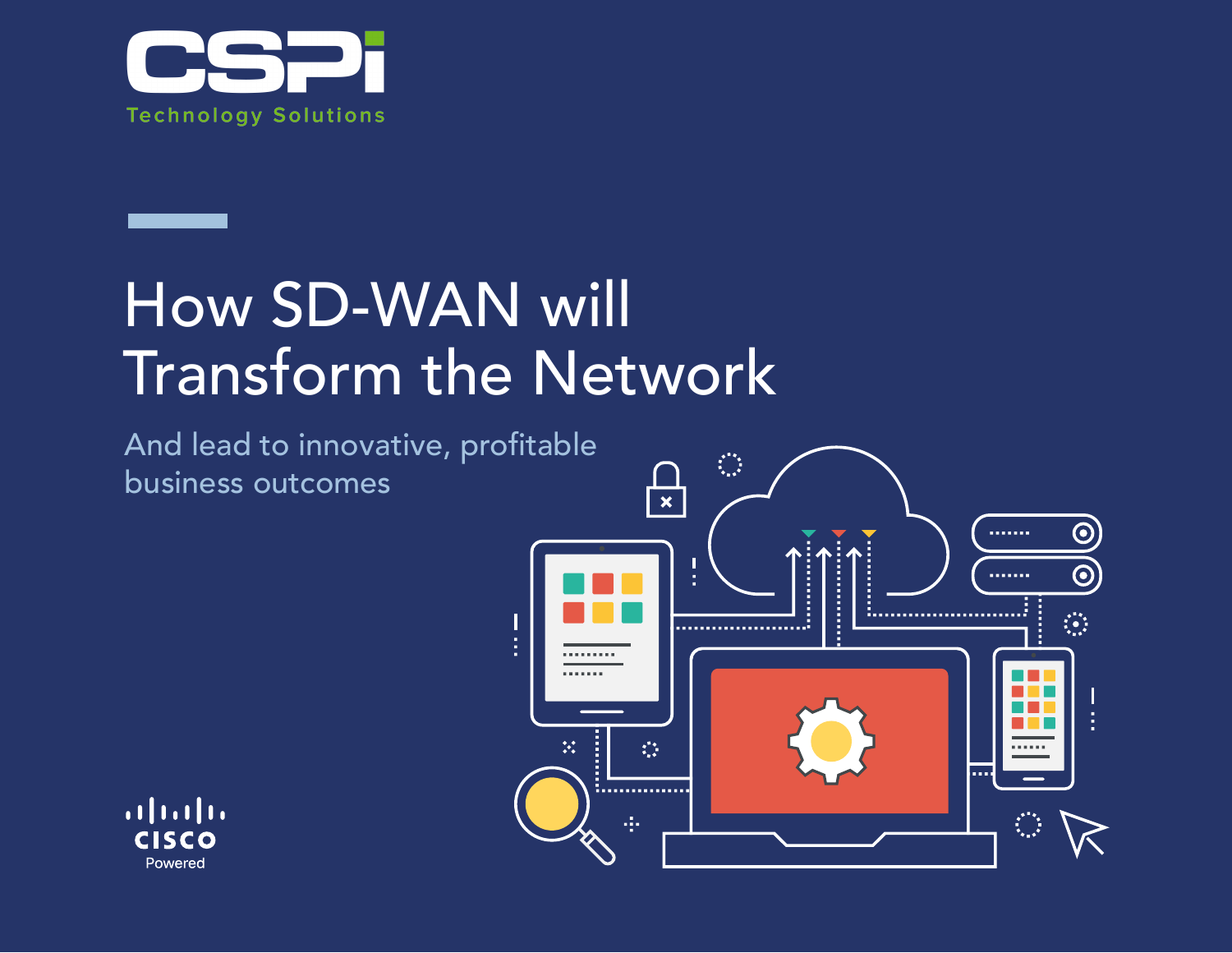### By 2020, more than 50 percent of WAN edge infrastructure refresh initiatives will be based on SD-WAN versus traditional routers.<sup>1</sup>

The reason for moving to Software-Defined Wide Area Networks (SD-WAN) is that businesses in nearly every sector are seeking gains in productivity, efficiency and cost reduction won from cloud-based applications and the Internet of Things (IoT).

Existing wide area networks—based on Multiprotocol Label Switching (MPLS)—are unable to deliver the necessary increase in bandwidth, cloud connectivity optimization, and enhanced security to achieve the benefits of cloud-based apps and IoT technology.

That's why companies are turning to Cisco and CSPi Technology Solutions for enterprise-grade SD-WAN technology, with intent-based networking, to solve their challenges through a carrierand transport-agnostic cloud-delivered overlay WAN architecture. CSPi Technology Solutions Cloud Managed SD-WAN networks, powered by Cisco, substantially lower WAN costs, reduce deployment times, provide application resiliency and the robust security that MPLS can't deliver.

#### **SD-WAN can enable digital and cloud transformation.**

On the following pages, we'll show how companies are benefiting by transforming the network through Cisco SD-WAN powered by Cisco.



 $\mathcal{A}^{\star}_{\bullet}$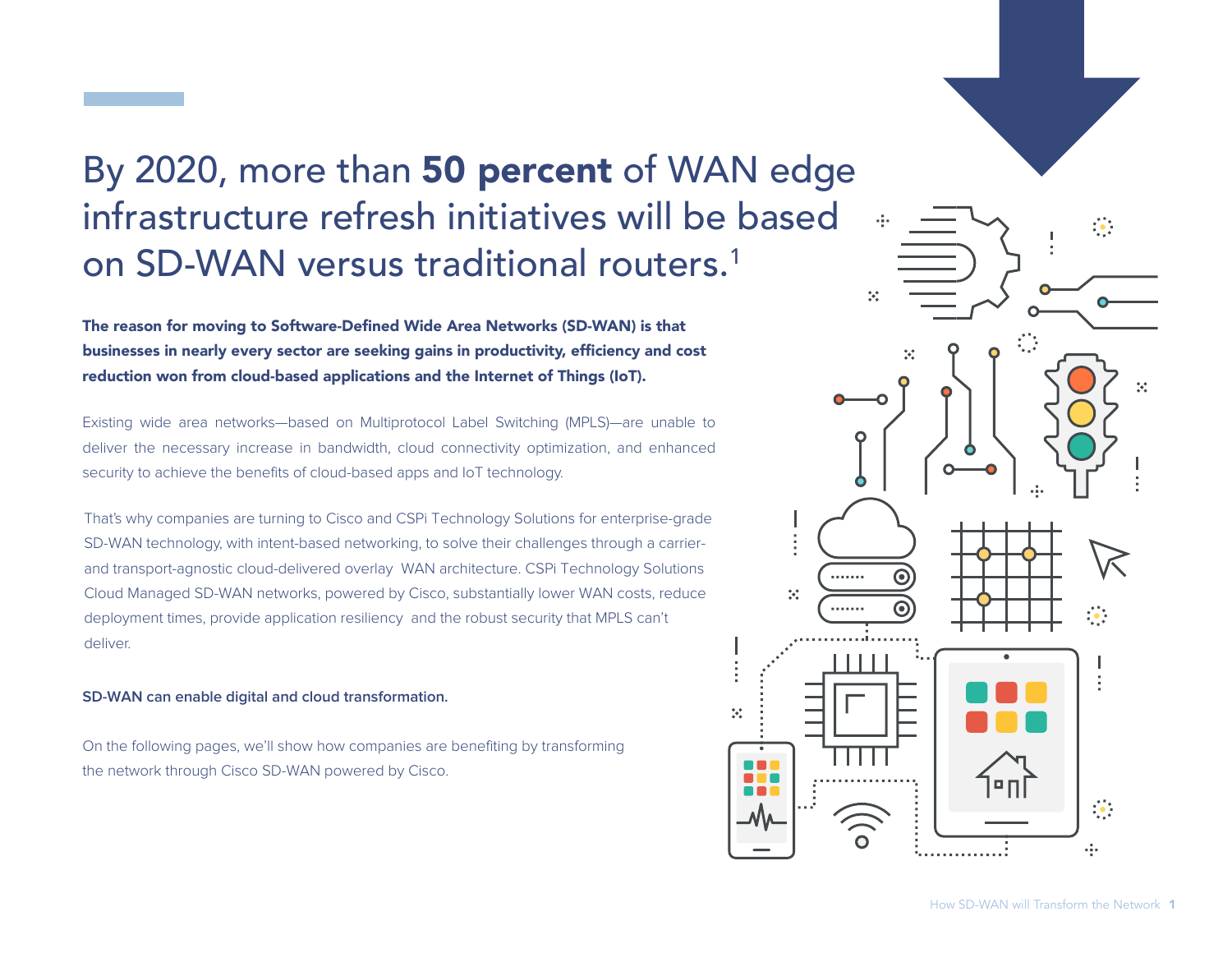### Benefits you can achieve by using SD-WAN

Examples of how organizations have achieved success include<sup>2</sup>:



80% reduction in cost/Mbps for a national insurance provider



12-fold improvement in change control time for a 3,000-site bank



\$20M reduction in Operating Expenses (OpEx) over three years for a retailer



M&A integration within 2 weeks for a Fortune 50 healthcare provider



5-fold improvement in Office 365 performance for an energy provider



Guest wireless deployment at more than 1,000 stores for a retailer



100% application uptime during network failures for a national food distributor



Securely isolated more than 100 business partners for a manufacturer with more than 1,000 sites in the US



4-fold improvement in application latency for a healthcare provider

#### How important is SD-WAN?

• 80% of organizations will primarily use public cloud by 2019

• 10 billion mobile-connected devices by 2019

MPLS can't keep up with that kind of growth.

Outcomes such as these illustrate why organizations are using SD-WAN. This shift—along with the surge in IoT, mobile devices, and media-rich applications—is enabled by the increase in bandwidth and the predictable and fast performance that SD-WAN can deliver.

And as employees and customers rely on mobile devices to run applications and watch video both on and off site, the need for a more optimized network continues to grow. SD-WAN can efficiently provide a high level of optimization and bandwidth, whether at headquarters or at branch offices or at other locations, while significantly lowering costs.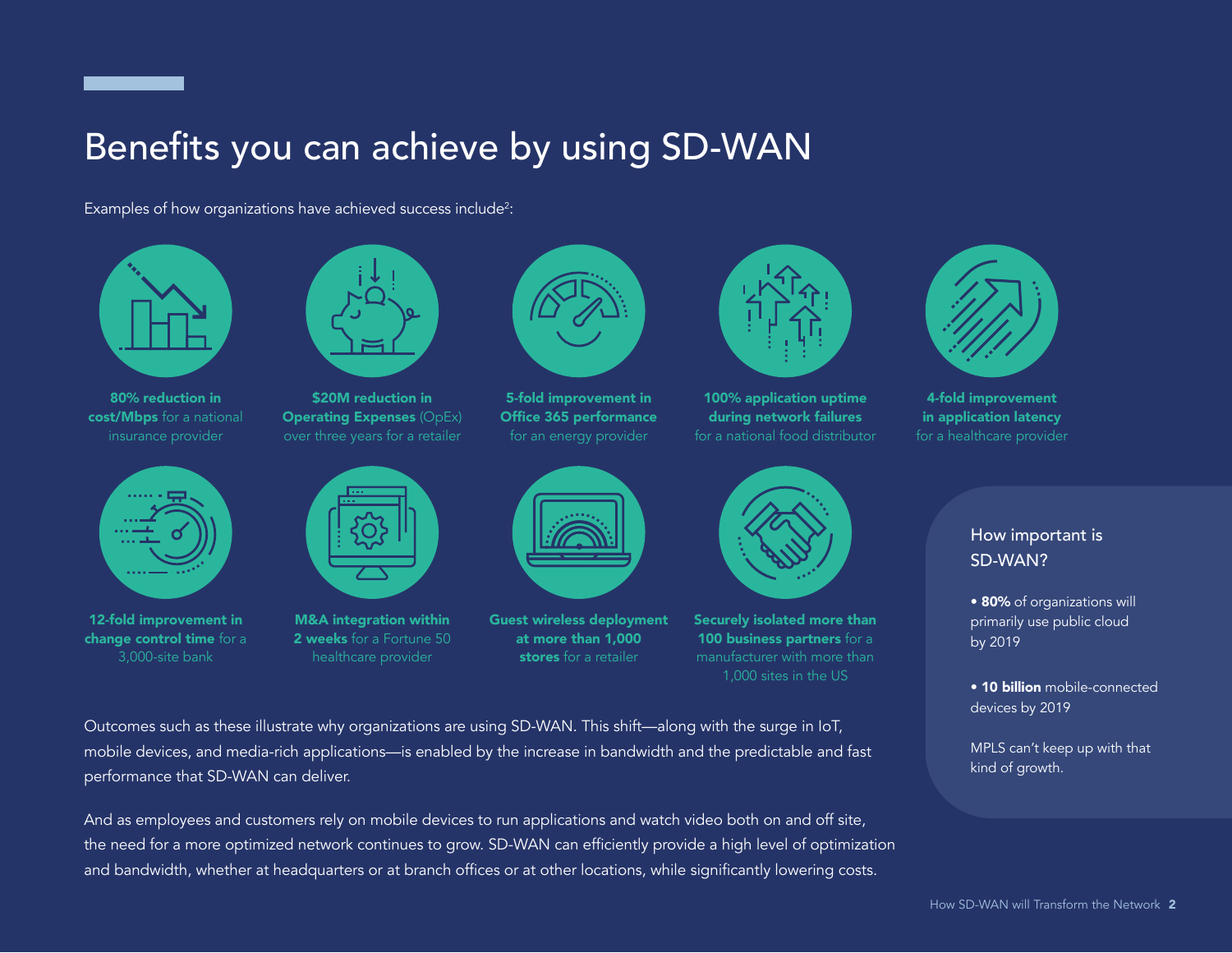#### SD-WAN delivers on all fronts

Organizations need to provide users with dynamic access while achieving agility in responding to changing demands. SD-WAN powered by Cisco delivers on those ends as well as:



Provides optimized cloud access and a better user experience. Many networking cloud solutions offer a hodgepodge of options, a lack of consistency and a poor user experience. SD-WAN—with its optimized performance for major SaaS applications—provides agile solutions to onboard public cloud access on Amazon Web Services® (AWS) and Microsoft Azure®, ensuring great user experiences.



Delivers reliable application performance and availability. Without dependable performance, business-critical applications can crash. SD-WAN meets tough service level agreements (SLAs), even during link outages and other network events.



**Offers greater agility.** Existing WANs lead to infrastructure sprawl with their complex amalgamation of devices and appliances. SD-WAN enables faster, easier WAN deployment and operation, as well as faster performance while using less bandwidth, and helps you deploy new revenue generating services in minutes—not months.



Provides advanced threat protection. Given the increased sophistication of cyber threats, traditional WANs can leave businesses unprotected. SD-WAN employs the zero-trust model. Every component mutually authenticates each other, all edge devices are authorized before they are allowed into the network, and every packet is encrypted using SSL and IP Security (IPsec) technologies.

Continued on next page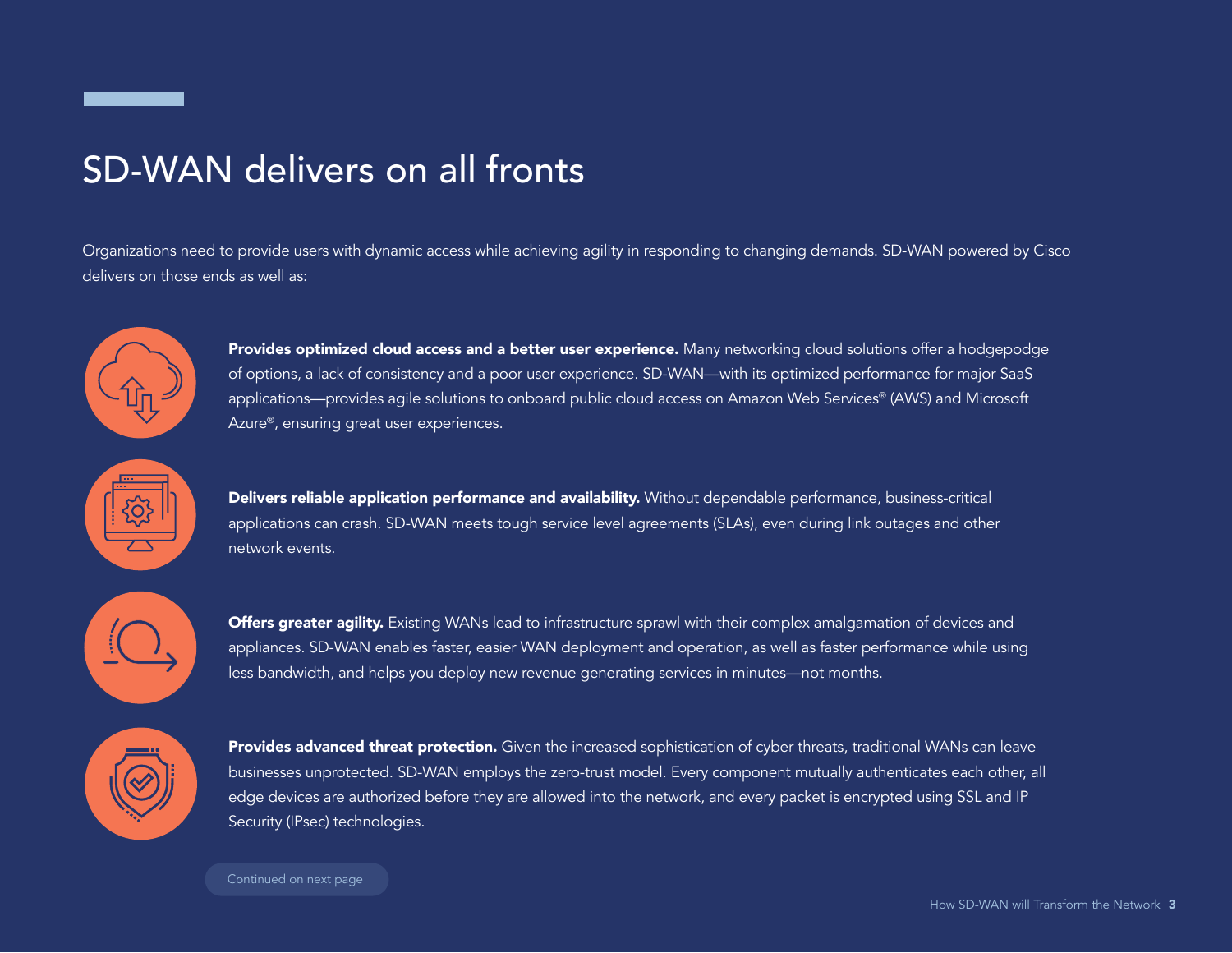#### SD-WAN delivers on all fronts



**Ensures a resilient network.** Traditional WANs can be prone to faults, even during normal operations. SD-WAN is designed for fail over and to choose best or optimized path at all times.



Separates the control plane and data plane. Without SD-WAN provides a clear separation between management-plane, control plane and data plane. This enables each component to work independently and efficiently, as well as facilitates scaling of components based on the network needs.



**Enables zero touch provisioning.** SD-WAN routers are configured and managed using zero touch provisioning (ZTP), cutting device and maintenance operational expenses.



Reduces WAN expenses while increasing bandwidth. One of the most expensive IT budget line items is the WAN, with costs exceeding US\$100 per mbps. This can result in insufficient bandwidth at branches and other locations, leading to poor user experiences. SD-WAN powered by Cisco can provide 10 times the bandwidth at half the cost.

Intent-based networking takes SD-WAN into the world of machine learning. See next page. Network has needed bandwidth.

#### Why will SD-WAN make all the difference?

- Up to 50% is expected as the annual increase in enterprise bandwidth and video adoption
- 30 billion IoT devices will be connected to the internet by 2020
- MPLS can't deliver on the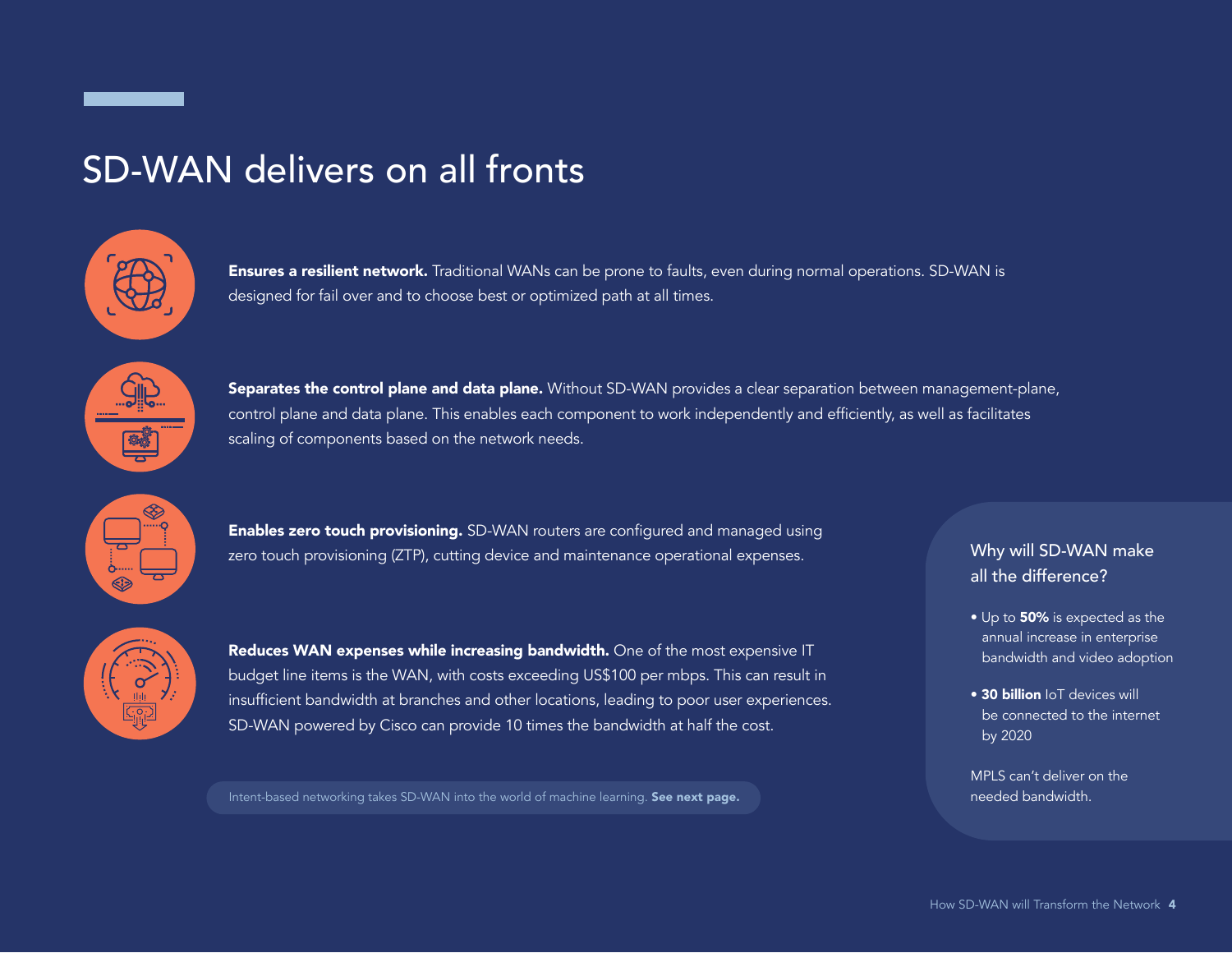### SD-WAN with intent-based networking constantly learns, adapts and protects the network

The advantages of intent-based networking include:

- **Simplifying policy management** across all your remote sites through machine learning and advanced orchestration with centralized cloud managed fabric to improve scale, performance and monitoring of your WAN, while reducing the complexity of managing network policies
- Securely connecting users to applications over any type of connection including MPLS, Internet and 4G LTE
- Automating the provisioning of new branch locations and network services in minutes rather than months
- Offering end-point flexibility to support any type of end-point (physical or virtual) to deliver rich services including WAN Op, firewall or basic WAN connectivity as well as branch, WAN aggregation and cloud
- Enforcing multi-layer security for hybrid cloud-based and on-premise infrastructure including encryption, authentication, segmentation and service chaining
- Enhancing application quality of experience through real-time application optimization for productivity and SaaS applications, and intent-based dynamic path control for network and application performance optimization
- Using data analytics to optimize the application experience

Need to help your organization transform the network? See next page.

#### More reasons why SD-WAN is important

- 20-50% increase in enterprise bandwidth per year through 2018
- 73% growth in mobile devices from 2014-2018

MPLS can't keep pace with your growth.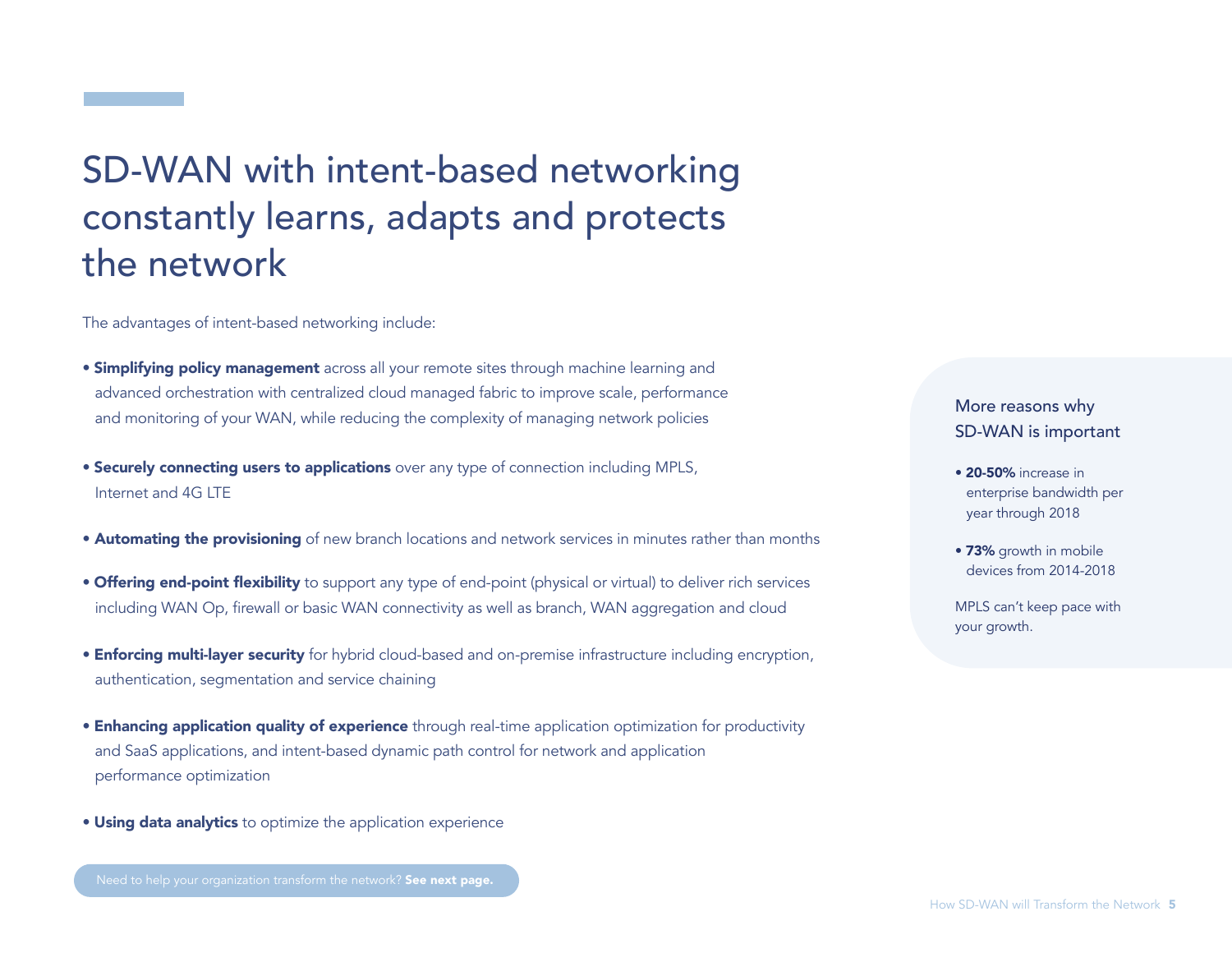#### SD-WAN delivers an end-to-end secure platform across the access, WAN, data center and cloud for the digital business

SD-WAN simplifies how organizations move workloads to any cloud, consume cloud hosted applications or enable new services in remote locations. By providing the strongest security and the flexibility to support any platform, SD-WAN ensures that your users always have the best possible experience with the highest protection over any type of WAN connection. Using advanced analytics, SD-WAN makes your WAN smarter by continuously optimizing application performance and providing protection from the sophisticated threats.



Three more reasons why your business needs SD-WAN

- 90% of revenue is generated in the branch
- 80% of users are served by the branch office
- 30% of advanced threats will target branch offices by 2016 (up from 5%)

MPLS can't provide the bandwidth and security you need.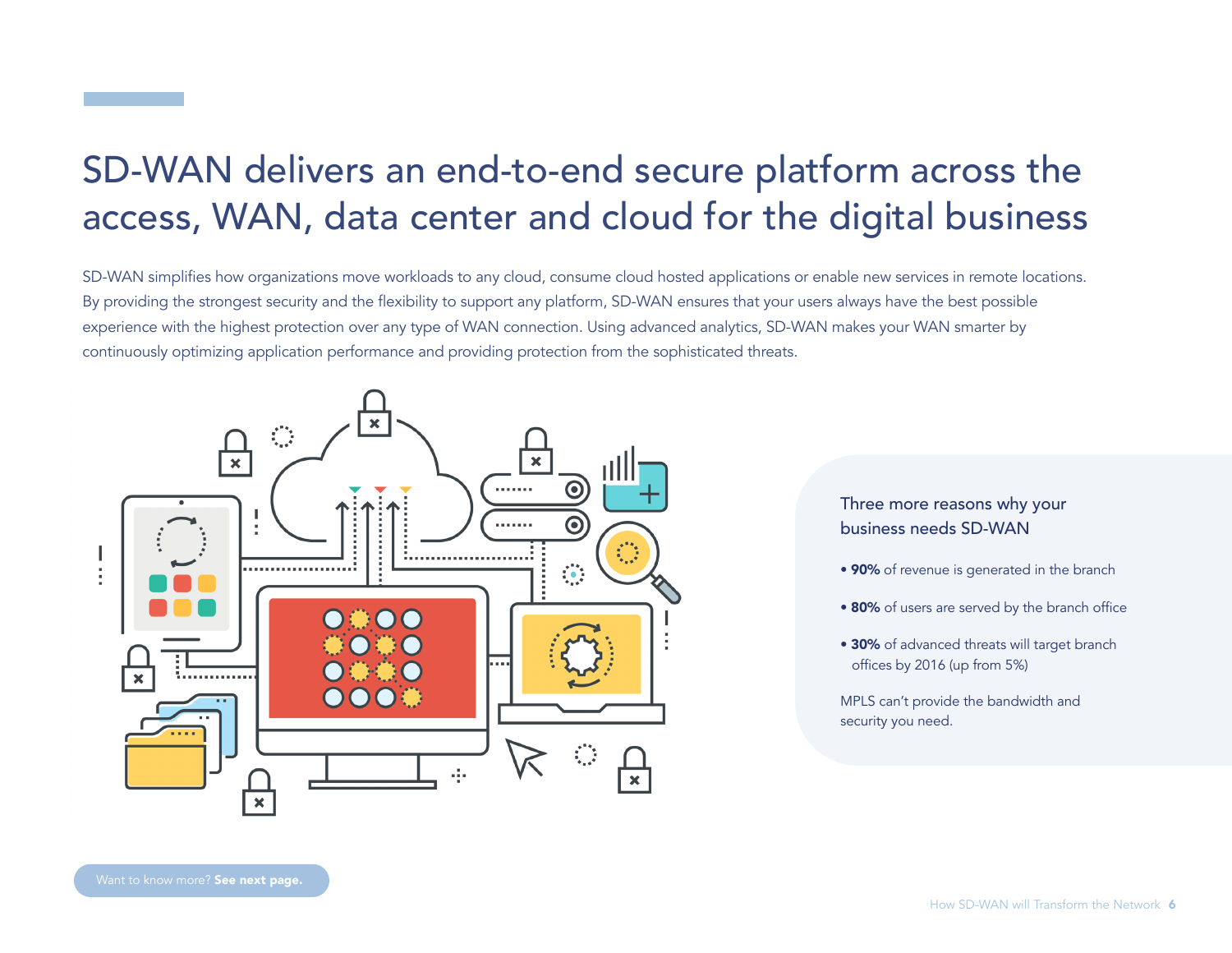

## Improve how you manage IT to more effectively support the business

Is your IT becoming increasingly difficult to manage? Can your IT team drive business growth, plan proactively, and support customer acquisition and retention, while keeping costs in line? Can you scale and secure your systems so you can conduct business continuously, without worry?

Many of our clients have struggled with these challenges. They felt frustrated with their existing IT operations and wanted alternatives that didn't require substantial investments in equipment, people, and time.